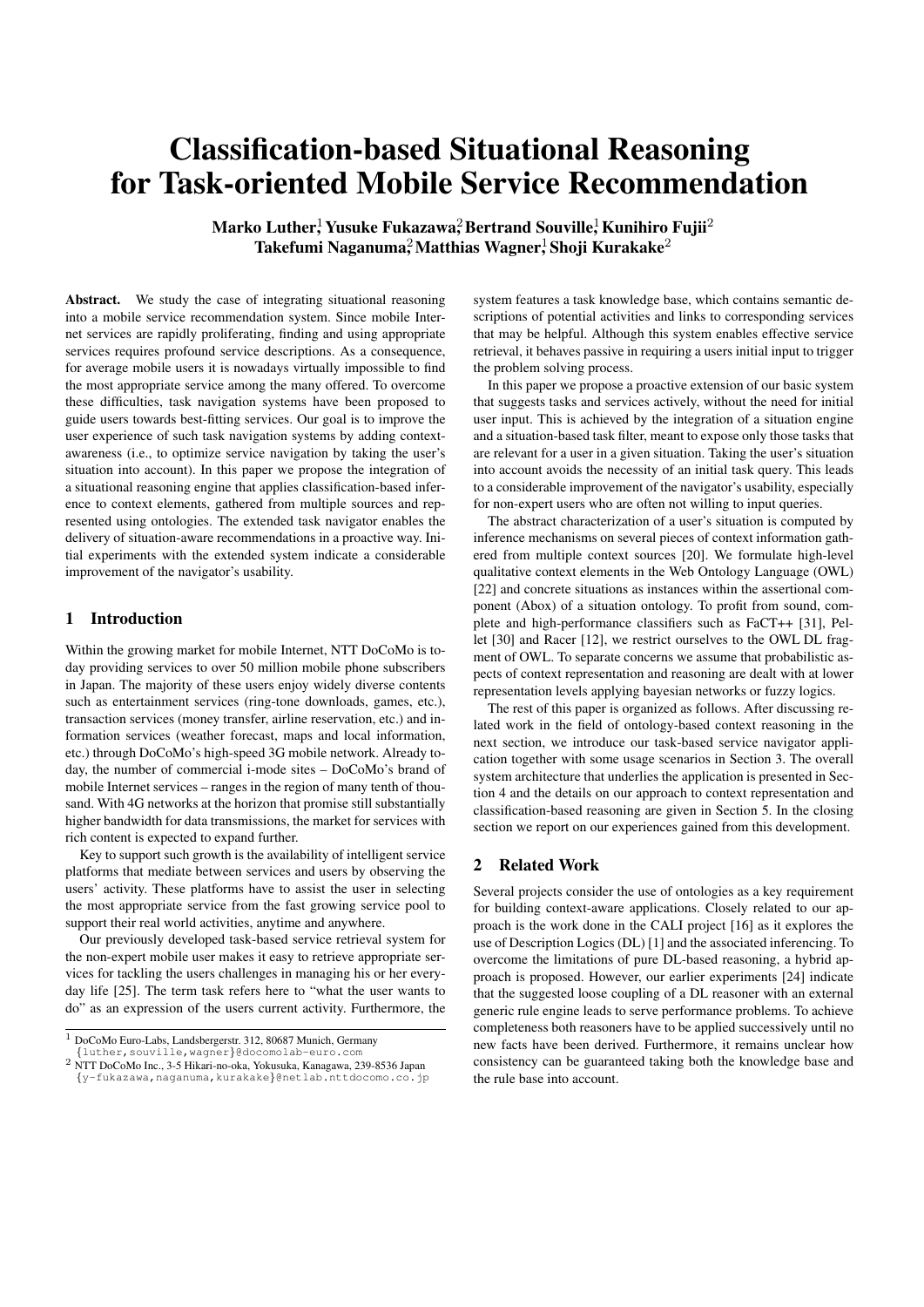

Figure 1. Situation-aware Service Recommender ride a train", "Buy souvenirs", "Meet someone at the

Other approaches such as CONON [32] and SOUPA/CoBra [4] solely rely on rule-based reasoning which cannot be complete for  $\frac{1}{2}$  such a station of  $\frac{1}{2}$  such a station of  $\frac{1}{2}$  such a station of  $\frac{1}{2}$  such a station of  $\frac{1}{2}$  such a station of  $\frac{1}{2}$  such a OWL (not even for OWL Lite [5]) and easily leads to undecidability, as generic rules can be used to simulate role value maps [11].

as generic rules can be used to simulate role value maps [11].<br>CONON is an OWL DL encoded upper-context ontology for per-LONON is an OWE DE encoded upper-connect ontology for per-<br>vasive computing applications defining almost 200 concepts. Rulevasive computing approachons demining annost 200 concepts. Kute-<br>reasoning is used to derive high-level context information and to classifing is used to derive high fover context information and to<br>check its consistency. To cope with the observed delay of several seconds caused by the reasoning process, complex reasoning tasks are computed offline. However, this approach is not feasible in our dynamic setup.

SOUPA, another OWL DL ontology designed for ubiquitous applications, is about the same size as the CONON ontology. Its extension CoBra-Ont is used by a context broker architecture to realize a scenario where people on a university campus come together for a meeting. To limit the reasoning overhead caused by importing standard ontologies, single concepts are mapped to foreign ontology terms. Still, the SOUPA ontology is of a rather high-complexity corresponding  $\mathcal{SHOIF}(D)$ , because it contains nominals.

An interesting approach to speed up the rule-based inferencing on complex ontologies is to determine relevant contexts required to  $\frac{1}{2}$  for  $\frac{1}{2}$  and  $\frac{1}{2}$  for  $\frac{1}{2}$  for  $\frac{1}{2}$  for  $\frac{1}{2}$  for  $\frac{1}{2}$  for  $\frac{1}{2}$  for  $\frac{1}{2}$  for  $\frac{1}{2}$  for  $\frac{1}{2}$  for answer queries using the query-tree method [17]. It remains to be answer queries using the query-tree method [17]. It remains to be<br>seen how this method extends to our classification-based approach. seen now this include extends to but crassineation-based approact

## 3 Situation-aware Service Recommendation C BINANIOI AND FATHER IN LOCALITY AND MARK

We build on a task-oriented service navigation system [25] that supports the user in finding appropriate services by querying a rich  $\frac{1}{2}$  task ontology that represents common sense knowledge about typical complex tasks.

The usage of this basic task navigator is as follows. After having specified a task-oriented query such as "go to theme park" a list of tasks that match this query is sent to the mobile device. Now the user can select the most appropriate task and a corresponding detailed task-model is displayed accordingly. In a final step, associated services can be invoked by establishing an Internet connection to the actual i-mode services.

Figure 1 shows the user interface of the situation-aware variant of the basic service recommender. To explain its functionality, let us assume the following situation.

## Situation 1: Important Business Meeting at Tokyo Station

*Two travellers, Dawson Campbell and his boss Fiona Davidson, arrive on a Friday morning at the Tokyo main station. Gordon Green, a project partner, is already waiting for them at the platform. The group is looking for a quick transfer to the airport.*



To detect the user's location we further assume that the cell phones of Dawson, Fiona and Gordon are equipped with Felica<sup>3</sup> contact-less RFID tags, enabling a two-way communication with Sonys Felica Reader-Writer devices. Whenever a user puts his phone close to a Felica Reader-Writer device (e.g., to make a mobile payment at a train gate) the recommender application retrieves the corresponding location information as a semantic description of this place (cf. Figure 2). Since Sony and NTT DoCoMo just started to deploy their mobile Suica<sup>4</sup> system for JR East at all stations in the Tokyo region, this assumption is not a fiction but reality.

After having passed the gate at Tokyo station, Dawson's phone displays a basic list of tasks, associated with the concept *Station*. This list may include entries such as "Prepare to ride a train", "Buy souvenirs", "Meet someone" etc. While displaying this task-list, Dawson's phone connects to the situational reasoning engine and updates his location to *Tokyo station*.

phone. Once her location has been detected, a connection to the rea-Before having passed the gate, no tasks are shown on Fiona's soning engine is established and her current location is updated.

As a result, the situation reasoner infers that Dawson Campbell and Fiona Davidson are travelling together, based on their proximity at the station. In addition, a lookup in the knowledge base reveals that Dawson and Fiona are colleagues and that the scene takes place at a weekdays afternoon.

Because Dawson is located at a *public place* during *office hours* together with *colleagues*, his situation is classified as a *business situation*. His phone shows the inferred situation together with a corresponding list of filtered tasks (shown on the left part of Figure 1). To further specify his needs, Dawson may select one of the recommended tasks ("go to destination" in this case) and finally invoke an associated service (as shown on the right part of Figure 1).

Let us assume another situation taking place at the same location.

#### Situation 2: Private Meeting at Tokyo Station

*Dawson Campbell arrives on a Saturday around noon at the Tokyo main station where Mark Buchanan, his father in law, is awaiting him. They plan to shop for a birthday present for Dawson's wife.*

This situation is classified as *private family meeting*, because it takes place during *leisure hours* and only *relatives* are in the proximity. In this case, the situation-aware recommender application suggests tasks that are related to private activities such as "go to movie theater", "go shopping", etc.

The key statement of these scenarios is that task-lists are actually  $\frac{1}{2}$ tailored to different situations of the user, even if some context con-<br> $\frac{1}{2}$ facilitates users to access the mobile services that fit best to their curditions are the same (location in this case). In this respect, our system rent situation, purely based on qualitative context information.

 $3$  <http://www.nttdocomo.co.jp/english/p\_s/i/felica> <sup>4</sup> <http://www.jreast.co.jp/suica/>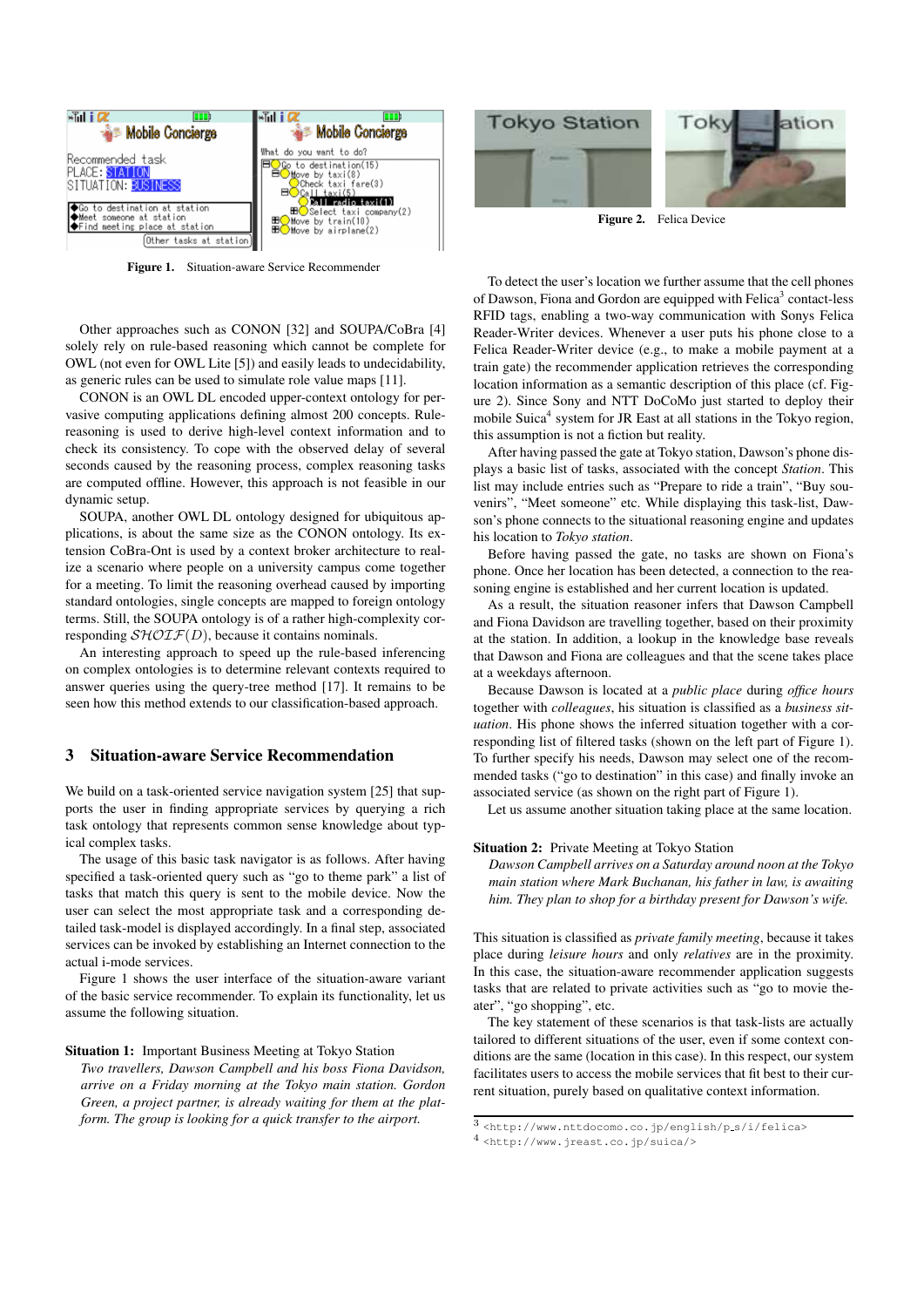

Figure 3. Architecture

## 4 Architecture

Figure 3 depicts the overall system architecture. The implementation contains two main parts, the situation engine and the task navigator.

The situation engine receives context information that has been collected by the task navigator on the mobile device. Furthermore, this information is enriched by context artifacts, such as environmental data, social relations between companions and a qualitative representation of time, all gathered form a distributed network of context providers. Thereupon, an axiomatized situation instance is constructed and sent to the inference engine. According to the world knowledge encoded in the situation ontology, this instance is classified and the inferred situation is propagated back to the task navigator. A subcomponent of the task navigator, the task filter, detects the most appropriate task nodes within the task ontology by matching the derived situation with the task-specific categories. Finally, a representation of the resulting task list is constructed by the task navigator and presented to the user on his mobile device for further navigation and service selections.

The task ontology stores descriptions for abstract as well as concrete tasks and their interrelations as semantic descriptions. Large and abstract tasks are thereby described by sequences of smaller subtasks. In addition, abstract tasks are annotated with enabling context conditions and concrete tasks are linked to appropriate information services via Uniform Resource Identifiers. The task structures are defined in terms of the process model of the OWL-S ontology [21]. Each task node is represented as a service class and categorized according to the high-level context concepts such as *Business meeting*, defined within the situation ontology. The context conditions describing the applicability of a task node are thereby encoded as corresponding OWL-S service profiles. More details about our task ontology can be found elsewhere [26].

# 5 Context Representation and Classification

We adopted the IST MobiLife<sup>5</sup> Context Management Framework [7] to achieve interoperability between context sources from diverse domains by defining an XML-based context meta model. The elements of this meta model are linked to ontologies that define the basic contextual categories, used to represent qualitative aspects of context information.

We refer to an ontology as a logical theory accounting for the intended meaning of a formal vocabulary, i.e. its ontological commitment to a particular conceptualization. Therefore, the decidability of the selected ontology language is crucial. The OWL DL fragment of the OWL fulfills this requirement, is highly expressive and has the potential to become the standard ontology language for the Semantic Web. Its selection as the ontology language of choice resulted in the construction of high-quality ontologies (i.e., ontologies that are proven consistent by fully automatic inference engines that are available for OWL DL). It is important to note that we do not propose the ontologies described hereafter as the main representation format for all aspects of context modeling, as ontologies are limited to the formulation of qualitative aspects and the available inference engines are generally weak in handing large amounts of data efficiently.

The context ontologies are composed of eight interrelated components defining more than 300 concepts, 200 properties and 300 individuals. They provide a general vocabulary for temporal and spatial concepts, agents as well as devices. Being informed by the vCard standard, the iCalendar representation and the FOAF (Friend-of-afriend) format, an extension for the precise modeling of complex social relations has been developed. All component ontologies are integrated by a situation ontology that defines a top-level concept named *Situation* (cf. Figure 4). This concept is refined by concepts such as *Private* and *Business* by referring to concepts and relations defined in the component ontologies.

We exemplarily sketch the OWL definitions of two typical situations using standard DL syntax [1]. A person's situation is classified as *Business*, if he is either located at a business place (such as an office) or at a public place (e.g., a train station) during office hours.

 $Business := Situation \sqcap (\exists location.Business-place \sqcup$  $(∃ location . Public\_place ⊓ ∃ time . Office_hour))$ 

A person is participating a family meeting if he or she is in a private meeting situation where all participants are relatives.

*Family\_meeting* := *Situation*  $\Box$  ( $\forall$  *company* . *Relative*)

Situational reasoning is realized using a DL reasoning engine that classifies concrete individual situations w.r.t. the ontology. Let us consider the Situation 1 introduced in Section 3. First, each piece of context information such as the location (Tokyo station), the time (Sunday morning), and all companions (Dawson's boss Fiona and his project partner Gordon) are represented in terms of vocabulary formalized by the context ontologies. This requires the mapping of sensed quantitative data to qualitative representations (e.g. a timestamp is mapped to an individual in the Abox representing a Friday morning). The qualitative representations are enriched by the world-knowledge formalized in the component ontologies and are combined to an Abox individual in the situation ontology.

Computed by the reasoning engine, the direct concept type for the situation instance according to Scenario 1 is *Important meeting*. In this case, the location of the scene is a public place (as *tokyo station* is an instance of the concept *Station*, which in turn is a subconcept of *Public place*) during office hours (as the individual *friday morning* is classified as *Office hours*) and the main actor Dawson is accompanied by his supervisor and a business partner. Similarly, the situation instance constructed for Scenario 2 is classified as *Family meeting* as it takes place at a public location during leisure time and only relatives are detected in the proximity of Dawson.

<sup>5</sup> http:\\www.ist-mobilife.org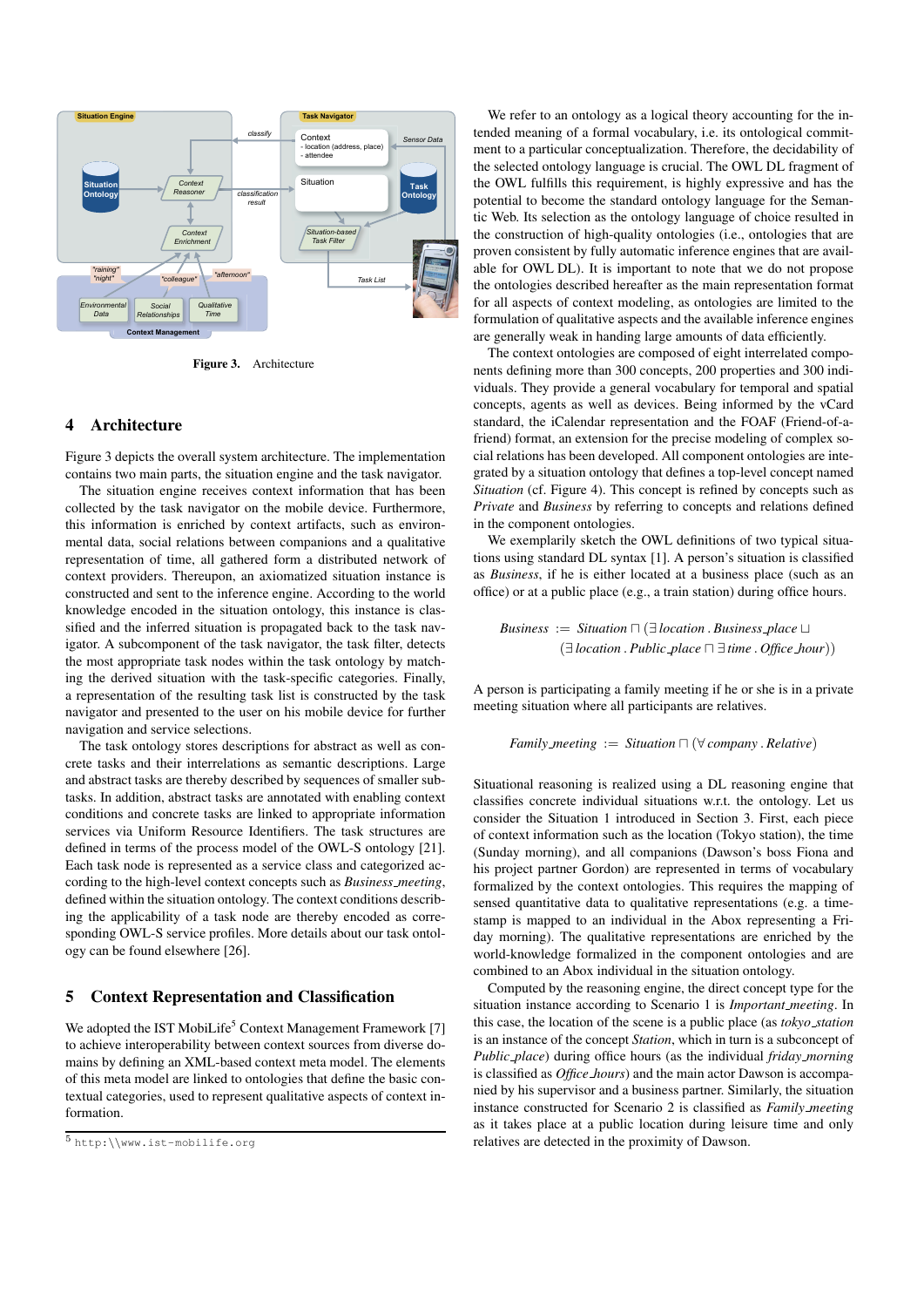

Figure 4. Situation Ontology Fragment

The situational reasoning process described above is supported by deductions in all component ontologies. For example, the agent ontology specifies in detail the semantics of social relations between people. Based on the knowledge encoded within the ontology, it can be inferred that two persons (like Dawson and Fiona) are colleagues, taking into account the transitivity of this relationship in case they have a common colleague. Similarly, even if no direct relation between Dawson and Mark is specified it can be inferred that Mark is Dawson's father in law (defined to be the father of the spouse of a person), because Dawson's wife Madeleine is known to be the child of Mark. In this case, the subproperty and inverse property specifications within the agent ontology enable this logical inference: *wife* is defined as a subproperty of *spouse* and *father* is the inverse of *child*.

## 6 Discussion

We integrated a situational reasoning engine into a real-world mobile service application. Our classification-based approach relies on ontology technology for the representation and reasoning on context information. As the scalable management of data is not a core feature of pure ontology-based context management and typical context models are usually rather large, we restricted its scope to high-level qualitative context elements. Lower-level context information is represented according to an XML-based meta model and managed separately. The arising reasoning problems are answered by a Description Logic (DL) [1] inference engine that provides complete reasoning support for the decidable fragment of OWL.

The use of the standard representation language OWL and the standardized reasoner interface DIG [2] (a stateless HTTP-based protocol with XML syntax) enabled us to directly compare the influence of different context ontologies and reasoners on the overall system performance. We observed that the inference technology as implemented in modern DL reasoners made significant progress during the last years. Novel optimization techniques enabled a tremendous increase in performance, and also the coverage was greatly extended. By now most systems can be accessed via DIG, and support nominals as well as Abox reasoning directly. FaCT++ and Pellet support  $SHOTQ(D)$  (OWL DL extended by qualified cardinality restrictions) and RacerPro supports  $\mathcal{SHTQ}$  including approximated nominals and reasoning with concrete domains.

Nevertheless we observed several limitations in the available technology (see [18] for details). The import mechanism of OWL, which brings all triples into the importing ontology, has a limited use for the sharing and reuse of ontologies. An appropriate mechanism on the

syntactic as well as the semantic level is necessary for referencing entities in another ontology without inheriting all of its complexity. Furthermore, our modeling of context ontologies would benefit from additional constructs such as qualified cardinality restrictions and a richer object property structure that would allow the specification of reflexive, irreflexive, symmetric and anti-symmetric properties as well as property chains and disjoint property axioms. Reasoning support for the DL-safe fragment [23] of SWRL [14] and for concrete domains on user defined datatypes would allow us to further enhance the quality of our situation engine. While concrete domain reasoning and support for SWRL is already available in some inference engines, and most of the requested additional language constructs are part of the OWL 1.1 draft<sup>6</sup> created by the ad-hoc OWL community, an improved import mechanisms as given by the  $\mathcal{E}$ -connection mechanism [10] and implemented in Pellet is not included.

At first, we experimented with the DIG interface to realize the communication between our application and the inference engine. However, DIG 1.1 does not support the removal of specific axioms making it necessary to re-submit the complete ontology for each request to our situation engine. This is especially awkward for our application where only a very small part of the assertional knowledge changes between two requests. As active members of the informal DIG 2.0 working group<sup>7</sup> we therefore propose a modular extension to the interface that supports incremental reasoning and retraction. Unfortunately, current reasoner typically only provide some kind of batch-oriented reasoning procedure. A notable exception is Racer which offers low-level retraction support for most of its statements. Still, because of the lack of algorithms for appropriately handling incremental additions as well as retractions, Racer initiates a complete reclassification after each change in the ontology. Initial empirical results, performed with an experimental version of Pellet, indicate that incremental classification algorithms for  $\mathcal{SHOIN}(\mathcal{D})$  can be quite effective [28].

The ability to handle simultaneous requests is one of the key requirements in our dynamic mobile setting. However, current inference engines do not implement any transaction management. Only for Racer, support for dispatching, load balancing and caching of OWL-QL [6] queries is available via the RacerManager [8]. As OWL-QL does not support modifications of an ontology, we had to implement our own transaction management system that enables the sharing of reasoning resources between requests, but avoids the necessity to maintain a separate knowledge base for each user.

 $6$  (http://www-db.research.bell-labs.com/user/pfps/owl) 7 (http://homepages.cs.manchester.ac.uk/∼seanb/dig)